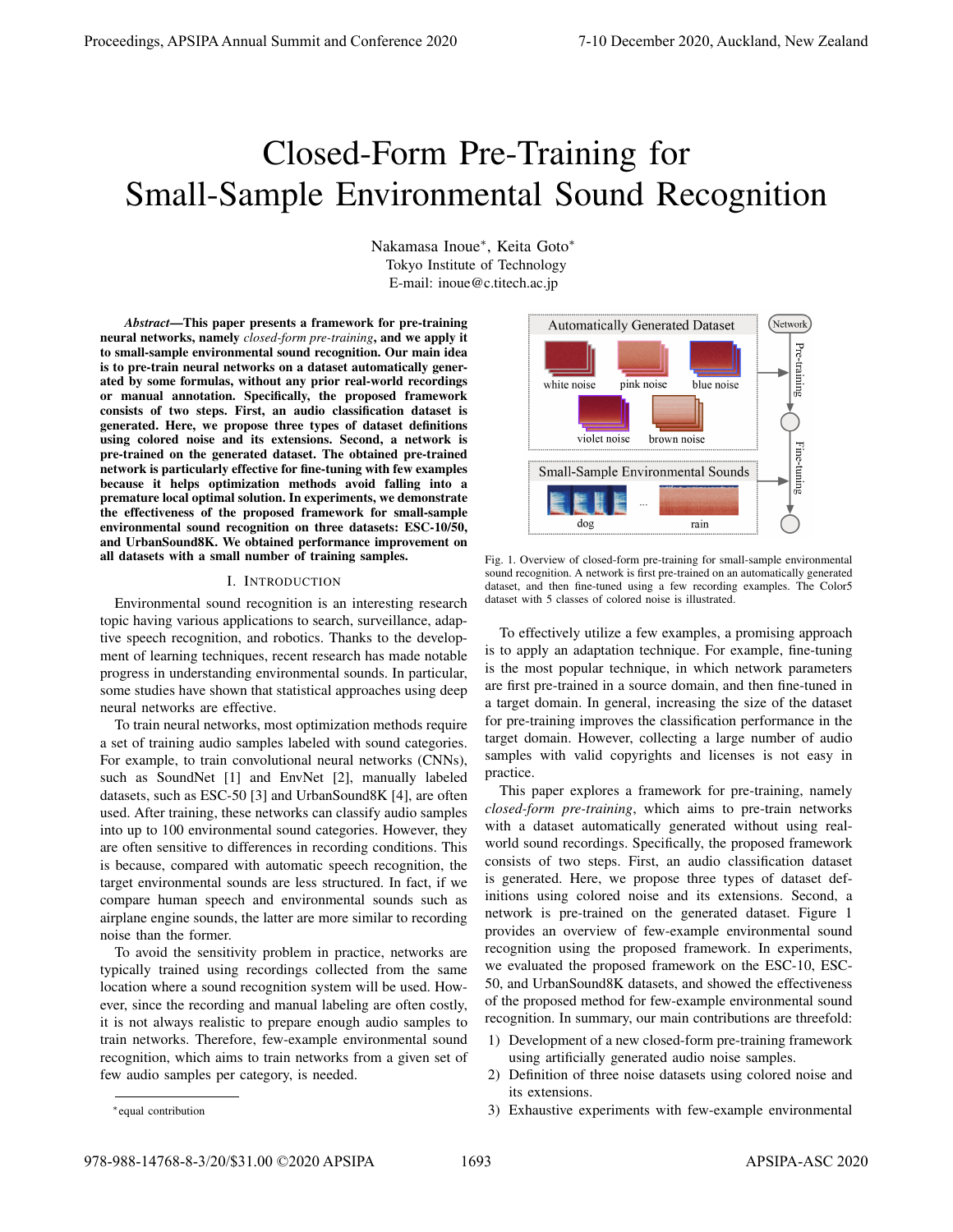

Fig. 2. Visualization of dataset generation. (A) Five color categories for the colored noise dataset. The frequency distribution of each category and generated audio sample spectrum are shown. (B) Ten attenuation categories for the Poisson colored noise dataset. Detailed steps are visualized from (C1) to (C4).

sound recognition on publicly available datasets.

The remainder of the paper is organized as follows. Sec. 2 reviews related work on environmental sound recognition. Sec. 3 describes our method and the dataset definitions. Sec. 4 presents and discusses the experimental results. Finally, conclusions are offered in Sec. 5.

### II. RELATED WORK

## *A. Environmental Sound Recognition*

Environmental sound recognition is a task to classify audio samples into pre-defined sound categories. Over the past 10 years, statistical signal processing approaches have led to great success in this task. For example, probabilistic models, such as Gaussian mixture models and hidden Markov models, effectively estimate the distributions of audio features, such as mel frequency cepstral coefficients. Recent studies have moved to focus on end-to-end training of neural networks.

Dai et al. [5] proposed a deep CNN that accepts raw audio data as input. Sailor et al. [6] proposed a convolutional restricted Boltzmann machine to learn filter-bank features. Temporal modeling with recurrent neural networks [7], [8], and attention mechanisms [9], [10] are also known to be effective. Tokozume et al. [2], [11] reported that EnvNet with a swapping layer further improved the classification accuracy.

For evaluating these networks, researchers proposed datasets compiled from environmental recordings. Piczak provided the environmental sound classification dataset (ESC-10/50), which consists of 2,000 audio samples of sound categories such as *sea waves* and *chirping birds*. Salamon et al. constructed UrbanSound8k [4] with 8,000+ urban recordings. Rakotomamonjy et al. [12] provided the LITIS Rouen dataset for acoustic scene classification. More challenging audio datasets are provided in the DCASE workshop series [13], [14].

## *B. Training with Few Examples*

Training with few examples is a relatively new topic in the field of audio and speech processing. For sound recognition, including audio event detection, previous studies have found that adaptation and fine-tuning techniques [15], [16], [17] help improve the recognition accuracy. Data augmentation techniques are also known to be effective for detecting rare sound events [18]. For speech recognition, transfer learning techniques from a high-resource domain to low-resource domains are proposed in [19], [20]. A model pre-trained on a large-scale English corpus is often adapted to low-resource languages.

In these studies, pre-training on a large-scale dataset plays an important role. However, collecting such a dataset is costly, and its use is often limited to non-commercial research and education uses. To complement the previous work, this study explored a new technique for pre-training that does not require any up-front costs for sample collection or manual annotation.

## III. PROPOSED METHOD

This section presents the proposed pre-training framework, namely closed-form pre-training, for few-example environmental sound recognition. Our main idea is to pre-train neural networks by using datasets artificially generated with formulas. Specifically, we propose three types of datasets based on colored noise.

## *A. Notation and Overview*

Let  $\mathcal{D}_{\text{train}} = \{(x_i, y_i)\}_{i=1}^N$  be a training set for environmental sound recognition, where  $x_i$  is an audio sample and  $y_i$  is a sound category label. Here, we assume that few examples are given for each category. Our goal is to train a neural network  $\mathcal{N}_{\theta}$  that predicts sound categories for new test samples, where  $\theta$  is a set of network parameters.

Recent neural networks [2], [6] have a large number of parameters, and their performance improves with increased network size. For these networks, training with few examples is a challenging task because parameter optimization methods often fall into a premature local optimal solution.

To avoid this problem, the proposed framework pre-trains neural networks on an artificially generated dataset. Specifically, it consists of two steps: dataset generation and parameter estimation. In the first step, an audio classification dataset  $\mathcal{E} = \{(\epsilon_j, w_j)\}_{j=1}^M$  is generated, where  $\epsilon_j$  is an audio sample and  $w_i$  is a category label. This dataset is independent from  $D_{train}$ , but the input format, including sampling rate, should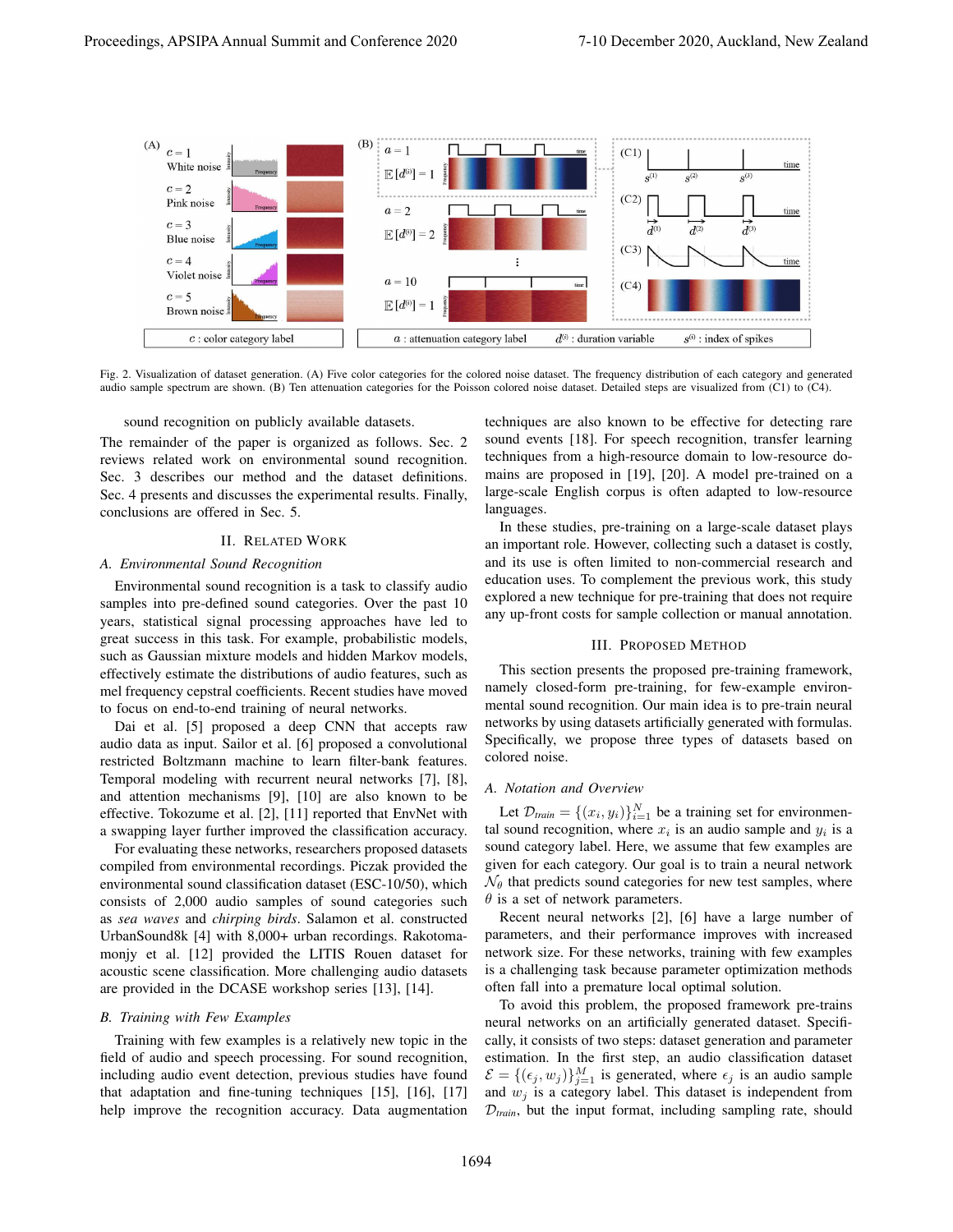be the same. In the second step, the network  $\mathcal{N}_{\theta}$  is pre-trained on the generated dataset  $\mathcal{E}$ . The obtained pre-trained network is then fine-tuned on  $\mathcal{D}_{train}$  for evaluation. The following subsections describe the details of each step.

#### *B. Dataset Generation*

Here, we propose three types of dataset definition for constructing  $E$ . Note that none of them require any recording or annotation costs.

*1) Colored Noise Dataset:* The first dataset is a colored noise dataset consisting of five types of colored noise: white noise, pink noise, blue noise, violet noise, and brown noise. Pre-training on this dataset predisposes networks to focus on differences in frequency distribution. Pairs of an audio sample and a category label  $(\epsilon_j, w_j)$  for  $j = 1, 2, \dots, M$  are generated by the following three steps:

- 1. Apply uniform random sampling to select a color category label  $c_i$  from  $C = \{1, 2, 3, 4, 5\}$ , where 1 to 5 denote white, pink, blue, violet, and brown, respectively. This label is identical to the label for pre-training, that is,  $w_j = c_j$ . The number of categories is  $|C| = 5$ .
- 2. Generate a white-noise source  $z_j$  with a duration of 5 seconds. Note that the duration should be longer than the input length of the network. In general, 5 seconds is long enough.
- 3. Apply the coloring filter  $F_{c_j}$  to  $z_j$  to obtain a colored noise sample by

$$
\epsilon_j = F_{c_j}(z_j). \tag{1}
$$

See the appendix for the filter definitions for each color.

Figure 2A visualizes the five categories. As can be seen, the frequency distribution is different from category to category. Therefore, pre-training on this dataset predisposes networks to focus on the frequency distribution of audio samples.

*2) Poisson Colored Noise Dataset:* To introduce timedomain variability into the dataset definition, a second dataset, namely the Poisson colored noise dataset, generates non-static noise. The noise occurrence follows the Poisson process shown in Figure 2B. The dataset generation procedure is as follows:

- 1. Randomly sample a color category label  $c_i$  and an attenuation category label  $a_j$  from  $C = \{1, 2, \dots, 5\}$ and  $A = \{1, 2, \dots, 10\}$ , respectively. The label for pretraining is defined by  $w_j = (c_j, a_j)$ . This means that the number of categories is  $|C \times A| = 5 \times 10 = 50$ .
- 2. Generate a white-noise source  $z_j$  and apply the coloring filter  $F_{c_j}$  followed by a Poisson-pulse filter  $G_{a_j}$ :

$$
\epsilon_j = G_{a_j}(F_{c_j}(z_j)).\tag{2}
$$

To construct the filter  $G_{a_j}$ , first, a sequence of spikes is generated by a homogeneous Poisson process. Here, we denote the time indexes of the spikes as  $s^{(1)}, s^{(2)}, \cdots, s^{(K)}$ , as shown in Figure 2 (C1). Second, at each spike  $s^{(k)}$ , duration  $d^{(k)}$  is sampled from a Gaussian distribution  $N(\mu, \sigma)$ , where  $\mu = \lambda a_i$ ,  $\lambda$  is a scaling parameter, and  $\sigma = 1$ . This makes a random pulse signal,

as shown in Figure 2 (C2). Finally, the filter  $G_{a_j}$  is defined by

$$
\left[G_{a_j}(x)\right]_t = \begin{cases} 10^{\frac{P_{min}}{20} \frac{t-s^{(k)}}{d^{(k)}}} \cdot x_t & \text{if } \exists k \quad t \in R_k \\ 0 & \text{otherwise} \end{cases}, \tag{3}
$$

where  $[\cdot]_t$  denotes the value at time t;  $R_k$  is the range at the *k*-th spike, that is,  $R_k = \{t : s^{(k)} \le t < \min(s^{(k+1)}, s^{(k)} + \}$  $d^{(k)}$ }; and  $P_{\text{min}}$  is a constant set to  $-120$ . This definition attenuates the noise level linearly in decibels at each spike. The definition is visualized in Figure 2 (C3).

Figure 2B shows the differences between categories. As can be seen, the noise structure changes from pulse-like noise to stable noise as the attenuation category label  $\alpha$  increases. Therefore, pre-training on this dataset predisposes networks to focus more on time-domain characteristics.

*3) Extended Poisson Colored Noise Dataset:* The third dataset, namely the extended Poisson colored noise dataset, explores a different type of source signal to extend instance variability. It introduces a source type selection procedure to the second step of noise generation, where the source  $z_j$  is selected from white noise or a random pulse. The random pulse is a signal having spikes with a value of 1 on an allzero background signal. The interval between adjacent spikes is randomly sampled from 4 to 12. The number of categories of this dataset is 100.

## *C. Pre-Training*

After generating a noise dataset  $\mathcal{E}$ , it is used to pre-train a network  $\mathcal{N}_{\theta}$ . Any type of objective function for solving classification problems, such as softmax loss or Kullback– Leibler divergence loss [11], can be introduced into this step. Further, data augmentation methods, such as mixup learning [21], can also help improve the performance. For evaluation, the pre-trained network is fine-tuned on the given training dataset D*train* having only a few examples of real-world environmental sounds.

#### IV. EXPERIMENTS

This section describes the evaluation of the proposed method for few-example environmental sound recognition with three datasets: ESC-10, ESC-50, and UrbanSound8K. We describe the evaluation settings before moving on to the results.

## *A. Experimental Settings*

The three datasets and their evaluation measures are as follows:

1) ESC-10 dataset. This dataset consists of 400 environmental recordings in 10 sound classes such as *sea-waves*, *crackling fire*, and *chainsaw*. We followed the evaluation protocol in [3] using fivefold cross-validation.

2) ESC-50 dataset. This dataset consists of 2,000 environmental recordings in 50 sound classes. We followed the evaluation protocol in [3] using fivefold cross-validation.

3) UrbanSound8K dataset. This dataset consists of 8,732 audio clips for 10 urban sound classes, such as *air conditioner*,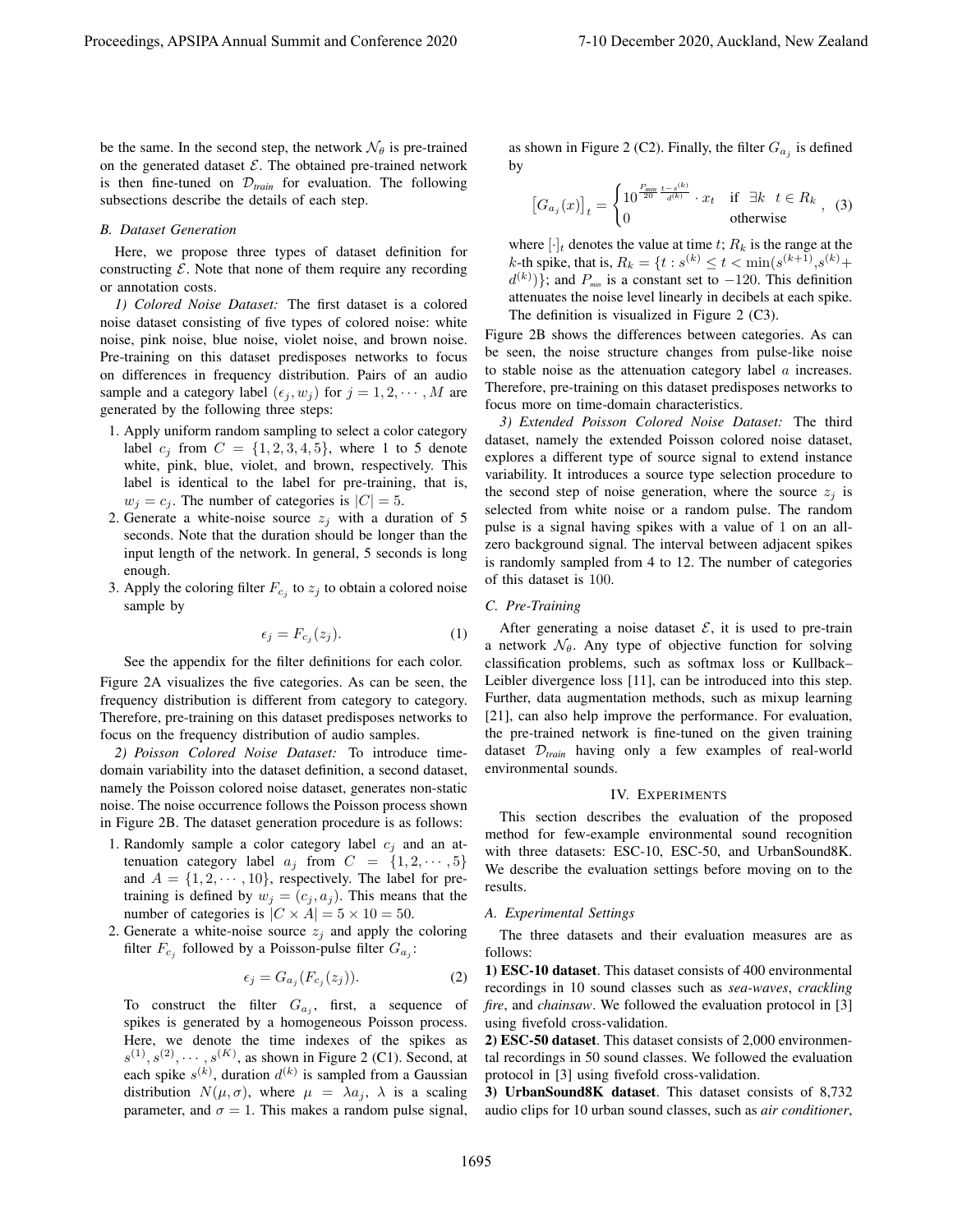TABLE I ACCURACY (%) OF SMALL-SAMPLE ENVIRONMENTAL SOUND RECOGNITION ON ESC-10, ESC-50, AND URBANSOUND8K DATASETS. COLOR5, PCOLOR50, AND EXPCOLOR50 DENOTE THE DATASETS PROPOSED FOR PRE-TRAINING.

|                        | $ESC-10$ |       |       |       | $ESC-50$ |       |       |       | Urban8K |       |       |       |
|------------------------|----------|-------|-------|-------|----------|-------|-------|-------|---------|-------|-------|-------|
| # Training Samples     |          |       |       | 8     |          |       |       | 8     |         |       |       |       |
| EnvNetV2 [2] (scratch) | 37.90    | 54.90 | 67.75 | 75.70 | 2.52     | 17.24 | 23.44 | 63.58 | 10.86   | 18.38 | 28.81 | 34.85 |
| - Color5               | 43.80    | 56.25 | 65.70 | 75.70 | 4.80     | 21.30 | 23.30 | 64.69 | 17.52   | 27.58 | 34.68 | 40.09 |
| $-$ PColor50           | 48.75    | 62.40 | 72.25 | 81.40 | 25.10    | 37.98 | 38.14 | 66.80 | 23.53   | 33.75 | 39.25 | 49.14 |
| - ExPColor50           | 50.55    | 67.05 | 76.65 | 84.95 | 27.66    | 39.49 | 39.39 | 67.16 | 26.50   | 33.62 | 40.04 | 48.88 |
| SE-EnvNetV2 (scratch)  | 42.55    | 56.30 | 68.70 | 76.20 | 20.40    | 38.87 | 52.66 | 69.43 | 11.43   | 15.68 | 20.64 | 27.74 |
| - Color5               | 38.75    | 51.25 | 60.65 | 71.35 | 20.20    | 37.73 | 52.02 | 70.50 | 16.56   | 18.43 | 28.67 | 30.96 |
| - PColor50             | 51.60    | 62.75 | 71.80 | 80.45 | 27.97    | 41.03 | 56.08 | 69.47 | 26.74   | 35.23 | 41.30 | 50.74 |
| - ExPColor50           | 51.25    | 61.75 | 72.75 | 80.85 | 27.49    | 41.33 | 56.39 | 69.95 | 26.04   | 35.49 | 41.43 | 50.84 |

*dog bark*, and *gunshot*. We follow the evaluation protocol in [4] using 10-fold cross-validation.

To conduct experiments using few examples for training, the number of training samples per category was varied from one to eight. Experiments were repeated 10 times, and the results are reported here as average classification accuracy. Note that in all experiments, validation splits were fixed for a fair comparison.

Two types of network architectures, EnvNetV2 [2] and SE-EnvNetV2, were implemented. Here, SE-EnvNetV2 is a new network that introduces the squeeze-and-excitation (SE) module [22] to EnvNetV2. For pre-training, three proposed datasets were compared: Colored noise dataset with 5 classes (Color5), Poisson colored noise dataset with 50 classes (PColor50), and extended Poisson colored noise dataset with 50 classes (ExPColor50). Each dataset has 32 generated audio samples per category. For training on evaluation datasets, the data augmentation method in [11] was applied. The default hyperparameters were used in all experiments.

## *B. Experimental Results*

Table I reports classification accuracy on the three evaluation datasets. We see that the proposed pre-training framework improves the performance for all datasets and conditions. This confirms the effectiveness of pre-training on colored noise and its extensions.

If we compare the three proposed pre-training datasets, PColor50 significantly improves the performance from Color5, and ExPColor50 yields a further slight improvement. This shows that datasets having both frequency-domain and timedomain varieties are effective for pre-training.

To analyze the optimization process, Figure 3 compares training accuracy curves with and without introduction of a pre-trained model. We see a clear difference between the two curves, indicating that optimization without pre-training (from "scratch") falls into a premature local optimal solution. This result supports our assumption that pre-training helps to avoid such solutions, and confirms the effectiveness for for fewexample environmental sound recognition.

Finally, Table II confirms that our framework does not degrade the performance even if many samples are used for training. It also shows that our experiments were conducted with a high-performance baseline compared with other methods. Combining our method with other types of learning



Fig. 3. Training accuracy curves on UrbanSound8K dataset using eight samples per class for training.

TABLE II COMPARISON WITH OTHER METHODS. THE RESULTS ARE OBTAINED USING ALL SAMPLES FOR CONFIRMING THAT OUR PRE-TRAINING DOES NOT AFFECT THE PERFORMANCE EVEN WHEN MANY SAMPLES ARE USED FOR TRAINING.

| Method               | Input Type               | Acc.  |
|----------------------|--------------------------|-------|
|                      |                          |       |
| Piczak FBEs CNN [23] | Mel spectrogram          | 64.50 |
| SoundNet [1]         | Raw audio                | 74.20 |
| ConvRBM [6]          | Raw audio                | 78.45 |
| Human [3]            |                          | 81.30 |
| TEO-GS CNN [24]      | Gammatone spectrogram    | 81.95 |
| PEFBEs CNN [25]      | Mel spectrogram          | 84.15 |
| Multi-Stream Net [9] | <b>STFT</b> coefficients | 84.00 |
| ConvRBM+FBEs [6]     | Mel spectrogram          | 86.50 |
| EnvNetV2 [2]         | Raw audio                | 84.90 |
| - ExPColor50         | Raw audio                | 84.90 |
| SE-EnvNetV2          | Raw audio                | 86.05 |
| $-$ ExPColor50       | Raw audio                | 86.35 |
|                      |                          |       |

methods, such as unsupervised filter-bank learning [6], would be a promising next step to further improve the performance.

### V. CONCLUSION

This paper presents closed-form pre-training, which preestimates network parameters without any prior recording or annotation. We proposed three types of datasets for automatically generating and using colored noise and its extensions. We performed experiments to demonstrate the effectiveness of the proposed framework for environmental sound recognition on three publicly available datasets after fine tuning with only a few examples. A useful line of inquiry for future work would be to focus on introducing other types of noise, as well as combining the method with other types of networks.